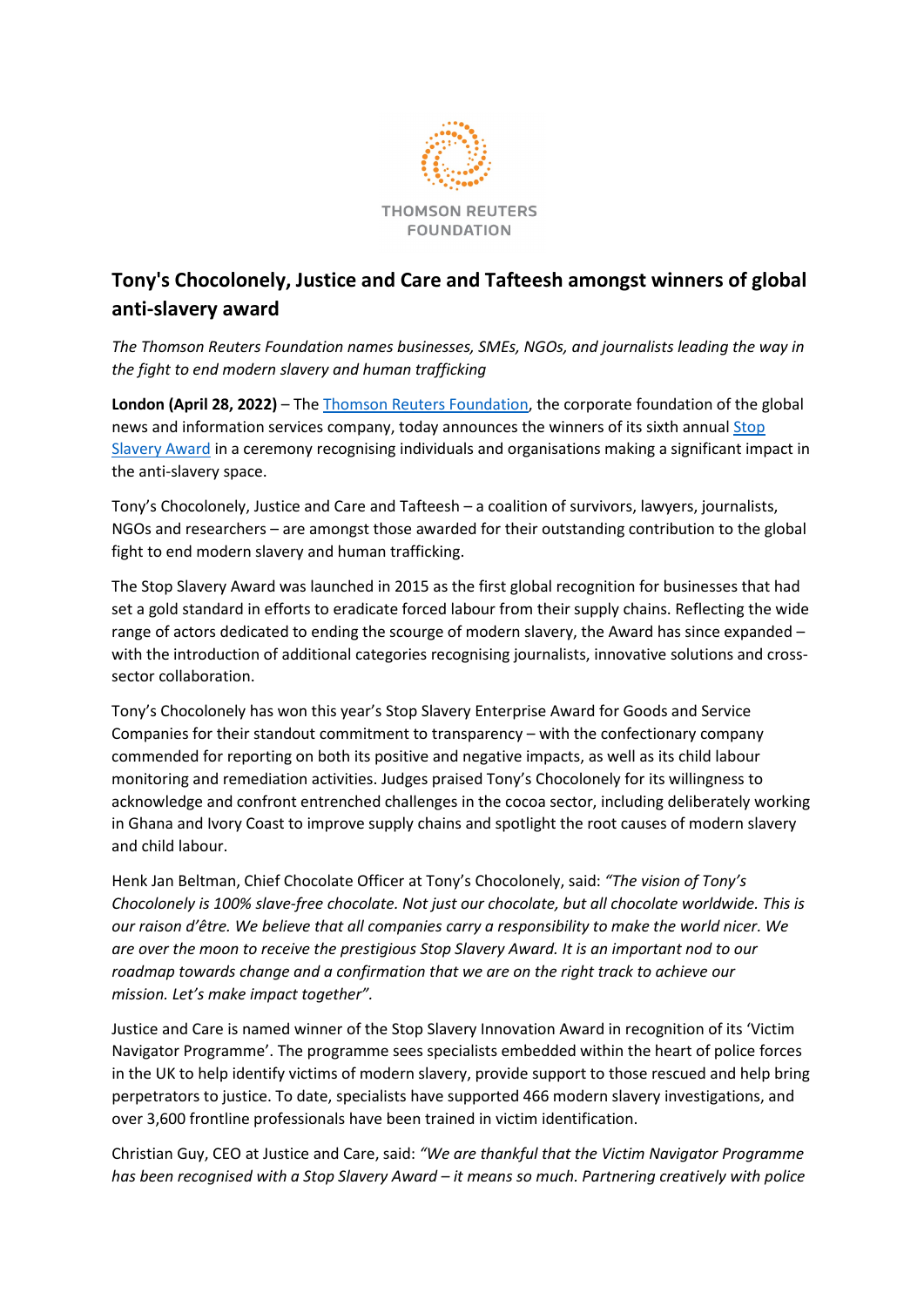*around the country, the model shows that if we put survivors first and help them to recover, we transform our chances of breaking slavery's vile criminal business model too".* 

Meanwhile, Tafteesh is named winner of the Stop Slavery Collaboration Award. Judges noted its holistic approach to strengthening legal and social systems in India, helping to give voice and deliver justice to victims of human trafficking.

Other winners include UK-based World Wise Foods, who won the Enterprise Award for Small & Medium-Sized Companies for its best-in-class efforts to ensure high standards and mitigate human rights risks throughout its supply chains. NGO *Novi put* has been handed the Stop Slavery Hero Award for its grassroots impact in Bosnia and Herzegovina, and Brazilian journalist Thais Lazzeri received the Stop Slavery Media Award for her investigation into how the pandemic exacerbated the exploitation of Bolivian workers in São Paulo's textile sector.

All winners received a custom-created artwork designed for the initiative by Turner-prize winner Anish Kapoor.

Thomson Reuters Foundation CEO Antonio Zappulla said: *"Modern slavery remains one of the greatest human rights challenges of our time, with converging crises – including the COVID-19 pandemic, the climate emergency and international conflicts – only leaving more people at risk of exploitation. It is an honour to reward the outstanding work of businesses, NGOs, journalists, and lawyers – hailing from different parts of the world, but united in their missions to combat this global scourge once and for all. Our hope is that this recognition will inspire others to act, and ultimately help to foster more inclusive societies where fundamental rights are protected".* 

Global law firm [Baker McKenzie](https://www.bakermckenzie.com/en) was Headline Sponsor for this year's ceremony, which was held at their London office, with welcoming remarks from Francesca Richmond – a partner in the Firm's Dispute Resolution practice. Baker McKenzie has supported the Award since its launch and helped to develop the extensive questionnaire for the Stop Slavery Enterprise Award applicants, which highlights human rights best practices in corporate commitment and reporting, performance management, business partner engagement, risk assessment and investigation and remediation.

Baker McKenzie partner Kevin Coon, who has played a key role in the Firm's support of the Award, said: "*Working side by side with the Thomson Reuters Foundation in the inception of the Stop Slavery Award in 2015, and its development since then, is an example of what can be achieved when dedicated organisations collaborate. Modern slavery takes various forms, and although it is often invisible to the naked eye, it can be found all around us. As a Firm, our pro bono work on human and labour rights informs the deep insight and work our professional teams bring to client human rights risk, compliance, and solutions. The Stop Slavery Award provides a forum for companies to share best practices and collaborate to address a major issue of our time -- and we are committed to advance its ambitions".*

The United Nations' International Labor Organization (ILO) and Walk Free Foundation estimate that there are at least 40.3 million people around the world who are victims of modern slavery. According to the ILO, forced labour generates \$150 billion in illegal profits every year.

For a full list of categories, winners, shortlisted candidates, and our judging panels, please visit [www.stopslaveryaward.com.](http://www.stopslaveryaward.com/)

## **About the Thomson Reuters Foundation**